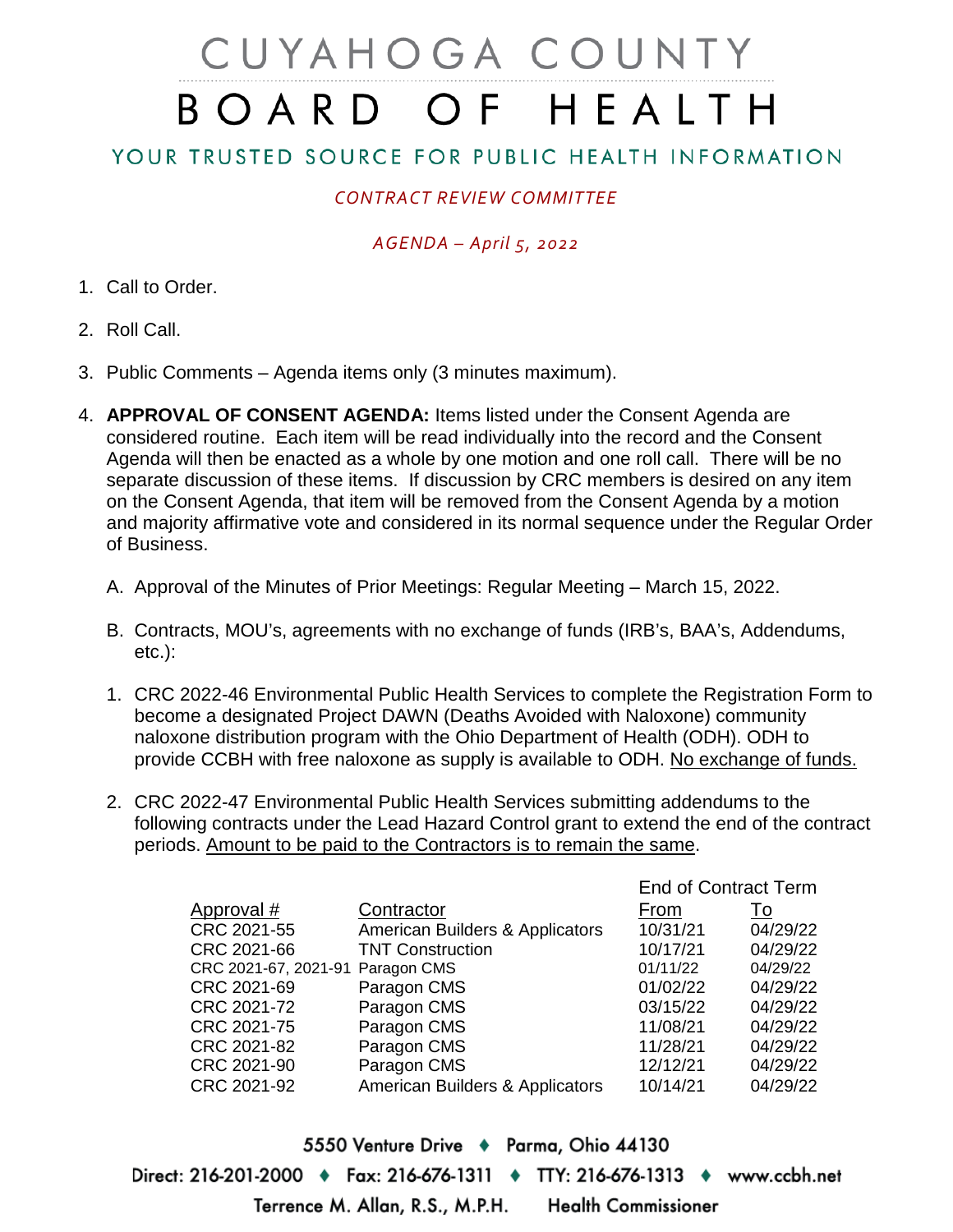| Cuyahoga County Board of Health | - AGENDA -              |          | April 5, 2022 |  |
|---------------------------------|-------------------------|----------|---------------|--|
| CRC 2021-93                     | <b>TNT Construction</b> | 11/28/21 | 04/29/22      |  |
| CRC 2021-110                    | <b>TNT Construction</b> | 01/14/22 | 04/29/22      |  |
| CRC 2021-112                    | Paragon CMS             | 02/08/22 | 04/29/22      |  |
| CRC 2021-127                    | <b>TNT Construction</b> | 04/03/22 | 04/29/22      |  |

3. CRC 2022-48 Environmental Public Health Services submitting Memorandums of Understanding (MOUs) with the following communities to provide Phase II Stormwater services as part of the NEORSD Regional Stormwater Management Program (RSMP) from January 1, 2022 through December 31, 2025. No Exchange of Funds.

> City of Cleveland City of Cleveland Heights City of Warrensville Heights Village of Mayfield

4. CRC 2022-49 Administration Services submitting a Data Use Agreement with Case Western Reserve University effective February 1, 2022 for the COVID-19 Response data analysis project. No Exchange of Funds.

#### 5. **CONTRACTS AND AWARDS:**

A. Tabled Items

None

- B. New Items For Review
	- 1. Bid/Quote Openings ≥ \$25,000.00

None

2. Bid/Quote Openings < \$25,000.00

*Lead Program* 

a. CRC 2022-50 11429 Bradwell Rd. Garfield Heights, Ohio 44125

*Household Sewage Program* 

b. CRC 2022-51 6323 Edgerton Rd. North Royalton, Ohio 44133

5550 Venture Drive → Parma, Ohio 44130 Direct: 216-201-2000  $\bullet$  Fax: 216-676-1311  $\bullet$  TTY: 216-676-1313  $\bullet$  www.ccbh.net Terrence M. Allan, R.S., M.P.H. **Health Commissioner**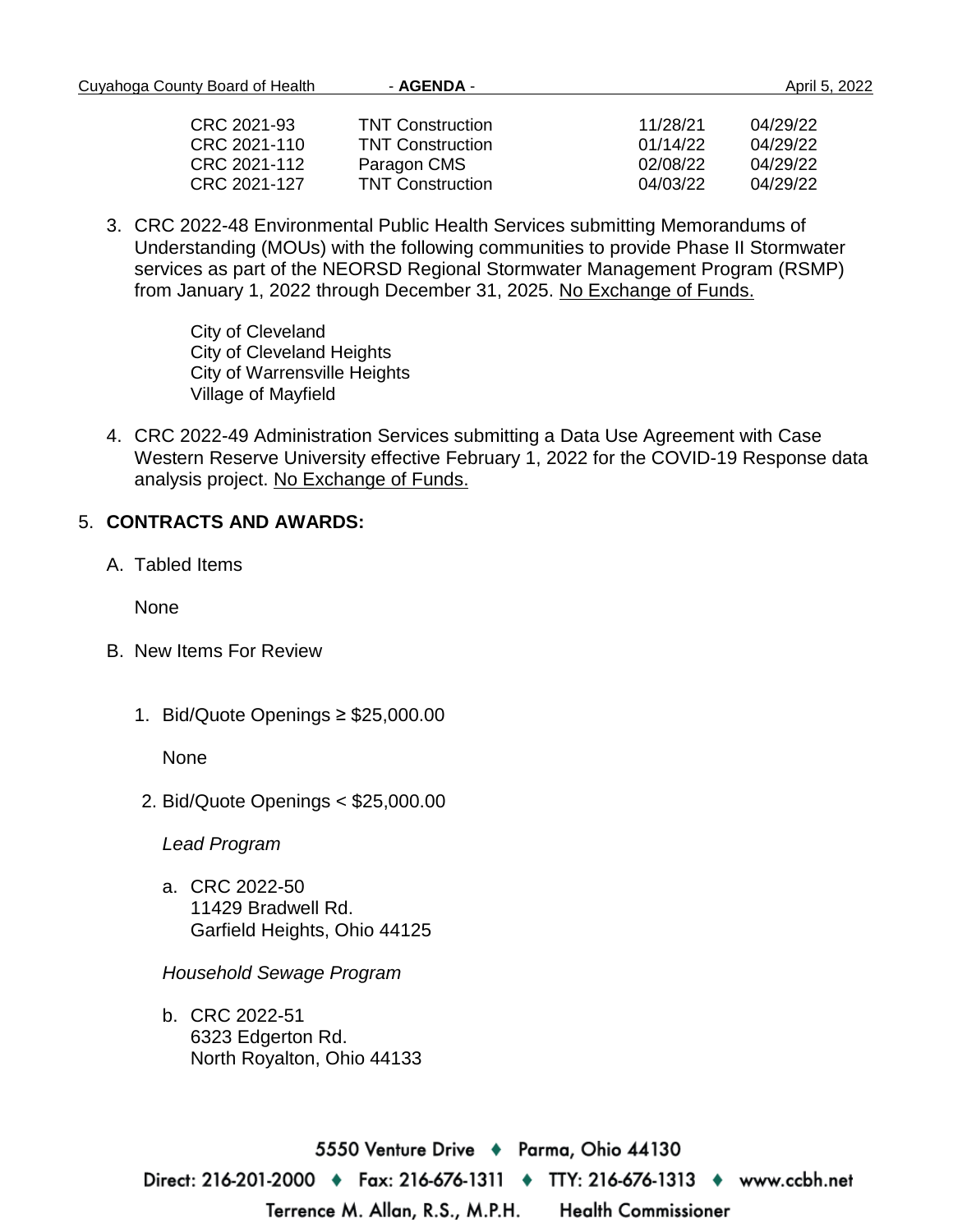- c. CRC 2022-52 18407 Marks Rd. Strongsville, Ohio 44149
- d. CRC 2022-53 27399 Cook Rd. Olmsted Township, Ohio 44138
- 3. Expenditures: Contracts < \$25,000.00
	- a. CRC 2022-54 Prevention and Wellness Services submitting an addendum to the contract with Alyssa Sherer, RN, MSN, CNP, DNP (2022-5) under the HIV Prevention grant to increase the amount paid to Alyssa Sherer, RN, MSN, CNP, DNP from \$48,000.00 to \$68,000.00.

Purpose: To provide consultation to DIS staff in regards to syphilis laboratory interpretation and treatment of clients.

Funding Source: 100% reimbursable through the FY2022 HIV Prevention grant.

b. CRC 2022-55 Prevention and Wellness Services submitting contract with Green Umbrella under the USDA Specialty Crop Block grant from October 1, 2021 through September 30, 2023. Amount paid to Green Umbrella is not to exceed \$6,000.00.

Purpose: To assist with engagement of new Feed our Future schools in Southwest Ohio.

Funding Source: 100% reimbursable through the FY2023 USDA Specialty Crop Block grant.

c. CRC 2022-56 Prevention and Wellness Services submitting a contract with Northeast Ohio Alliance for Hope (NOAH) under the Creating Healthy Communities (CHC) grant from February 15, 2022 through December 31, 2022. Amount paid to NOAH is not to exceed \$19,220.44.

Purpose: To update supermarket assessment map; to implement strategies to improve the quality of and access to supermarkets; and to expand access to healthy and affordable food.

Funding Source: 100% reimbursable through the FY2022 CHC grant.

d. CRC 2022-57 Prevention and Wellness Services submitting a contract with Intentional Content, Inc. under the COVID-19 Vaccine Equity Supplement (VE21) grant from January 1, 2022 through June 30, 2022. Amount paid to Intentional Content, Inc. is not to exceed \$24,500.00.

5550 Venture Drive → Parma, Ohio 44130 Direct: 216-201-2000 ♦ Fax: 216-676-1311 ♦ TTY: 216-676-1313 ♦ www.ccbh.net **Health Commissioner** Terrence M. Allan, R.S., M.P.H.